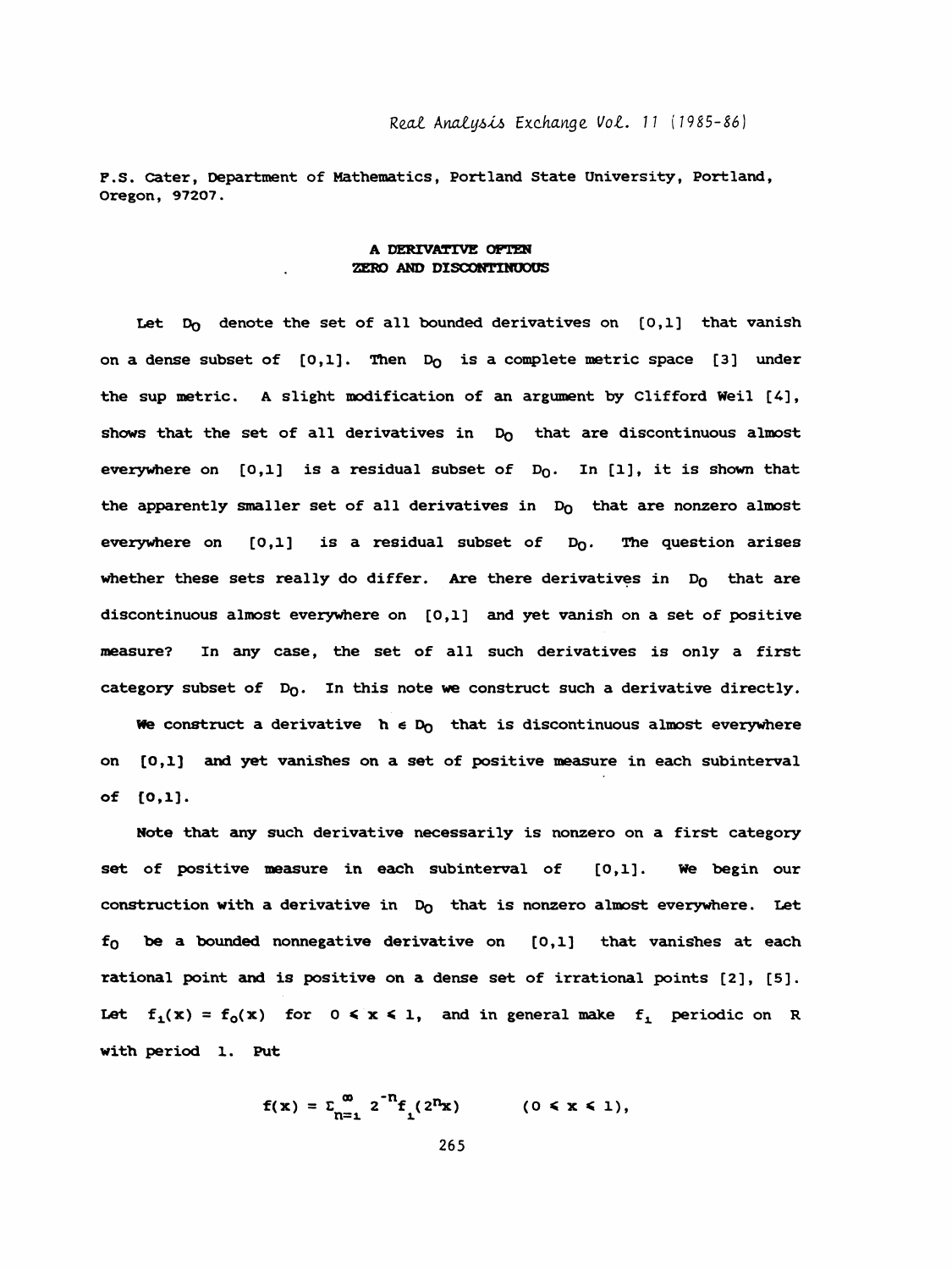Then  $f \in D_0$  and  $f(0) = f(1) = 0$ . Let m denote Lebesgue measure. Then  $m(x \in (0,1): f_1(x) > 0) > 0$ ; otherwise the indefinite integral of  $f_1$  would be constant on (0,1). Let  $m(x \in (0,1): f_1(x) > 0) = \epsilon > 0$ . Routine arguments show that  $m(x \in I: f(x) > 0) \geq \epsilon m(T)$  for any interval I. Thus the set  $f^{-1}(0,\infty)$  has no point of dispersion in  $[0,1]$  and hence  $m(f^{-1}(0,\infty)) = 1.$ 

In the rest of this note, we assume that  $f \in D_0$ ,  $0 \le f \le 1$ ,  $f(0) = f(1)$  $= 0$ , and  $f > 0$  almost everywhere on  $[0,1]$ . Let X denote the (dense) set of points where f is continuous. Then f vanishes on X.

Lemma 1. Let  $U \subseteq (0,1)$  be an open set, dense in  $(0,1)$ , such that R\U is a perfect set,  $f_{XU} \in D_0$ . Then there exists an open set  $V \subseteq U$ , dense in (0,1), such that R\V is a perfect set,  $f_{XY} \in D_0$ , and such that for each component interval I of U,  $m(I \cap V) < \frac{1}{2}m(I)$ .

 Proof. Let I be a component interval of U. By induction, we construct a sequence of mutually disjoint, nonabutting, open subintervals  $J_1, J_2, J_3, \ldots$ of I with endpoints in X, such that sup  $f(J_n) < n^{-1}$ ,  $m(J_n) < 2^{-n-1}m(I)$ for each n, and  $\bigcup_{n=1}^{\infty} J_n$  is dense in I. (To do this, construct  $J_n$ around a point  $x_n \in X$  where f is continuous and 0.) Now Let  $I_1, I_2, I_3, \ldots$  be the component intervals of  $U$ , and for each i let  $J_{11},J_{12},J_{13},...$  be the open intervals chosen in this way for the component  $I_i$ . Put  $V = U_{i,j}J_{i,j}$ . Then R\V is a perfect set, V is evidently open and dense in each  $I_i$  and hence dense in (0,1). Also for each i,

$$
m(\mathbf{v} \cap I_{\mathbf{i}}) = \mathbf{E}_{\mathbf{j}} m(J_{\mathbf{i}\mathbf{j}}) < \mathbf{E}_{\mathbf{j}} 2^{-\mathbf{j}-\mathbf{i}} m(I_{\mathbf{i}}) = \mathbf{E}_{\mathbf{m}}(I_{\mathbf{i}}).
$$

It remains only to prove that  $f_{XY}$  is the derivative of its indefinite integral P. We prove that  $F_+(x) = f(x)\chi_Y(x)$  for  $0 \le x < 1$ . The proof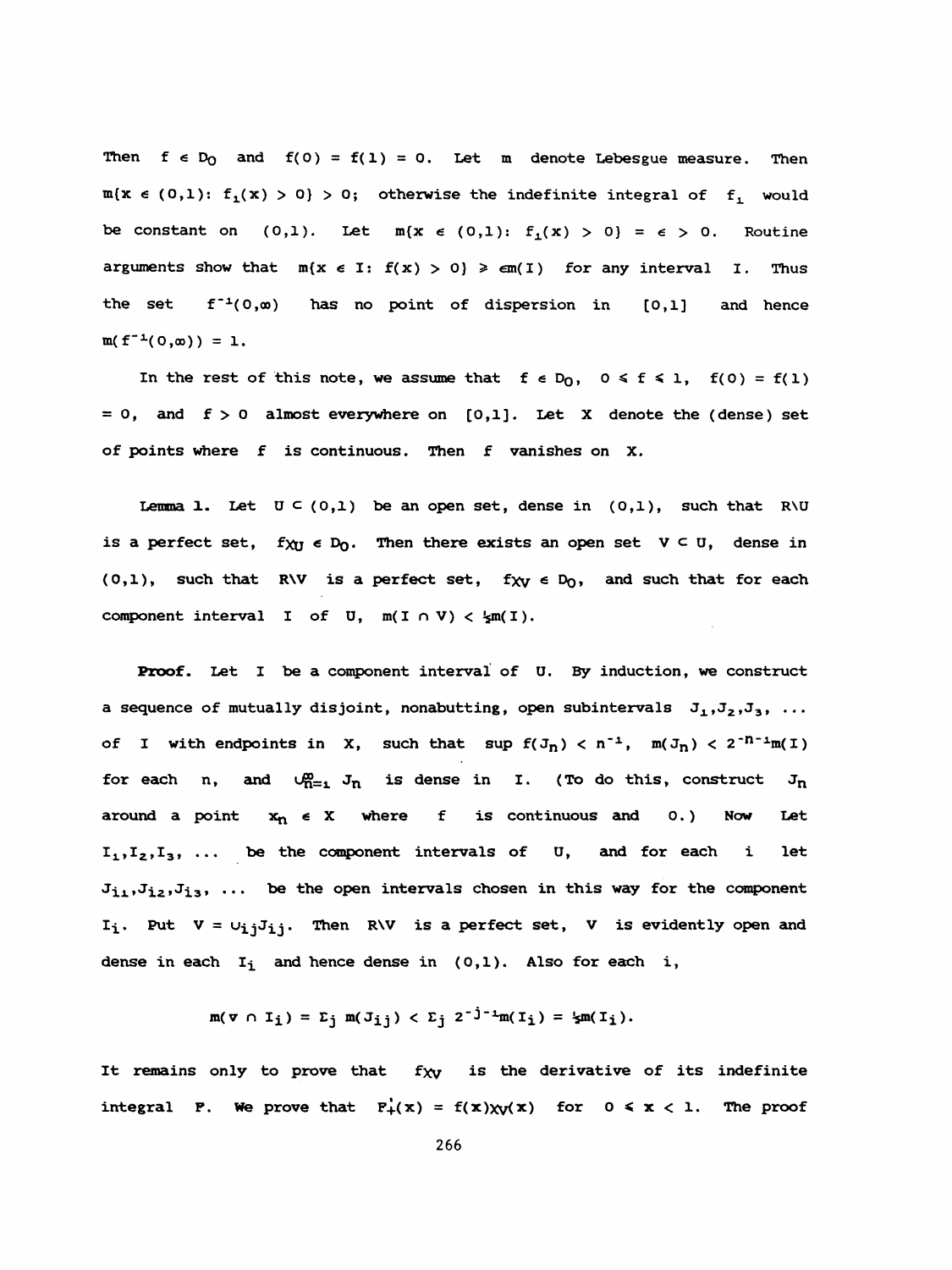that  $F'_{-}(x) = f(x)\chi_{V}(x)$  for  $0 < x \le 1$  is analogous. There are three cases to consider.

1. Suppose  $x \in V$  or  $x$  is the left endpoint of some  $J_{ij}$ . Then the conclusion is clear because f is a derivative.

2. Suppose  $x \in [0,1] \setminus U$ . Let G be the indefinite integral of  $f_{XU} \in D_0$ . Then for  $t > x$ , we have

$$
0 \leq P(t) - P(x) = \int_{x}^{t} f_{XY} \leq \int_{x}^{t} f_{XU} = G(t) - G(x).
$$

**But** 

$$
G'_{+}(x) = f(x)\chi_{U}(x) = 0
$$
 and it follows that  
 $F'_{+}(x) = f(x)\chi_{V}(x) = 0.$ 

3. Suppose  $x \in U \setminus V$  and x is not the left endpoint of any  $J_{ij}$ . Say  $x \in I_i$ . For  $t \in I_i$  and  $t > x$  we have

$$
0 \leq F(t) - F(x) = \int_x^t f_{xy} = \sum_x \int_{J_{\underline{i}\underline{j}} \cap (x,t)} f \leq \sum_x j^{-1} m(J_{\underline{i}\underline{j}} \cap (x,t))
$$

where  $\Sigma_{\star}$  means sum on those j for which  $J_{ij}$  meets the interval (x,t). But the intervals  $J_{ij}$  are mutually disjoint, and it follows that  $0 \leq$  $P(t) - P(x) \le k^{-1}(t-x)$  where k is the smallest index j for which  $J_{ij}$ meets (x,t). Consequently

$$
\lim_{t \to x^+} (P(t) - P(x))(t - x)^{-1} = 0 = P_+^1(x) = f(x)\chi_V(x).
$$

Put  $U_0 = (0,1)$ . Note that  $f = f \chi_{U_0}$ . In general, let the open set  $U_{n+1}$ be obtained from  $U_n$  the same way V was obtained from U in Lemma 1. Then  $m(U_{n+1}) < \frac{1}{2}m(U_n)$  for each n. Moreover,  $U_0 \supset U_1 \supset U_2 \supset U_3 \supset \dots$  is a contracting sequence of open subsets of (0,1) such that  $m(\bigcap_{n=0}^{\infty} U_n) = 0$ ,  $f_{\lambda U_n}$   $\epsilon D_0$  and  $m(I \setminus U_{n+1}) > 0$  for each component interval I of  $U_n$  for each n. Por n > 0, define  $f_n = f \chi_{U_n} - f \chi_{U_{n+1}}$ .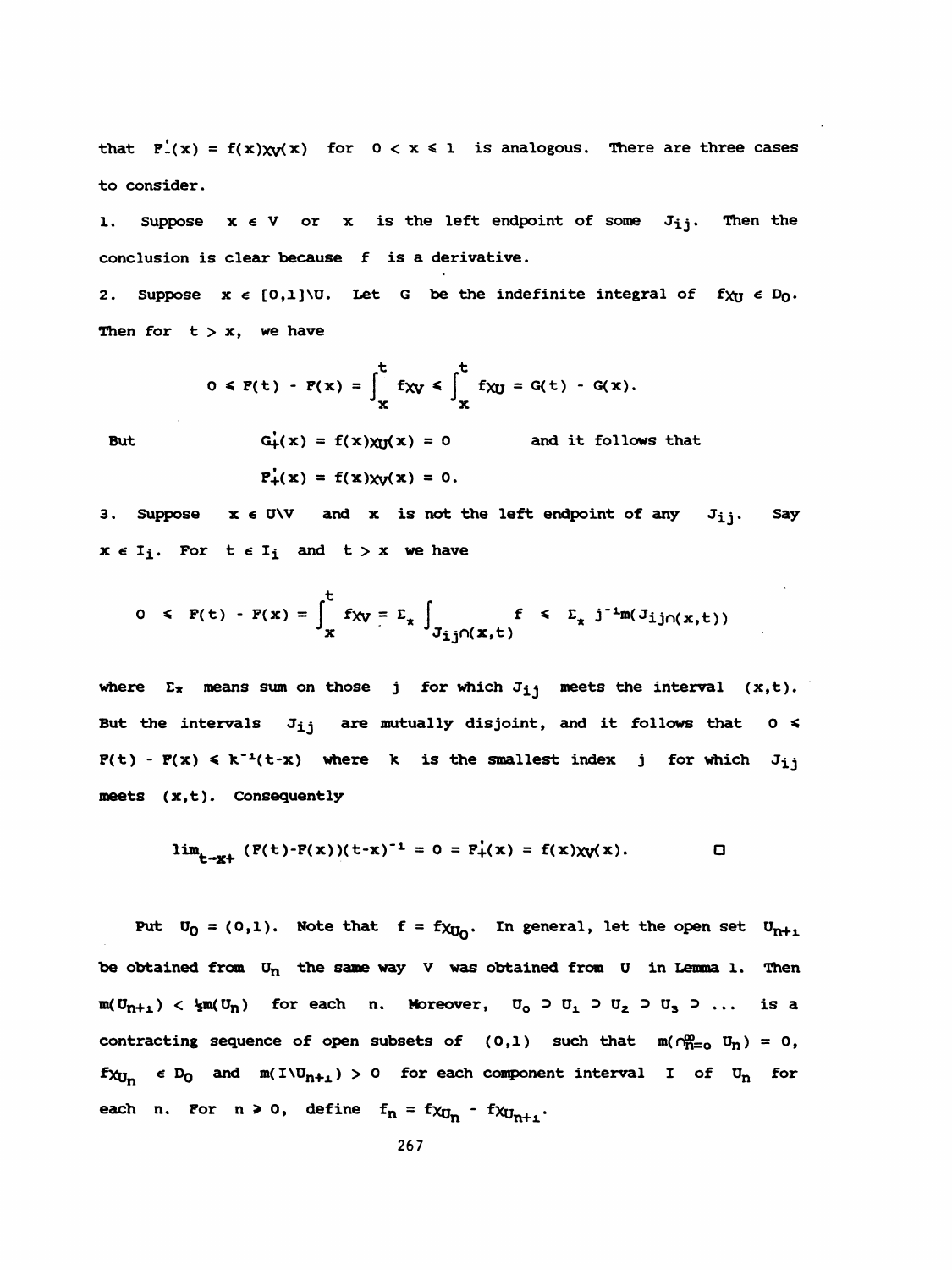Let I be a component interval of  $U_n$ . Then  $m(I\setminus U_{n+1}) > 0$ . So there is an  $x \in I \cup_{n+1}$  such that  $f(x) = f_n(x) > 0$ . Select an interval J contained in I with  $x \in J$  and endpoints in X such that  $m(J) < d^2$ , where d is the distance between the interval J and the set R'I.

Let  $I_1, I_2, I_3, \ldots$  be the component intervals of  $U_n$ . For each i, let  $J_i$  be a subinterval of  $I_i$  the same way J is a subinterval of I in the preceding paragraph. We define the function  $g_n$  as follows:

for  $x \in J_i$ ,  $g_n(x) = f_n(x)/\sup f_n(J_i)$ ,

for  $x \in [0,1] \cup_i J_i$ ,  $g_n(x) = 0$ .

Lemma 2. For  $n \ge 1$ ,  $g_n \in D_0$ ,  $g_n$  vanishes on  $U_{n-1} \setminus U_n$  and  $g_n$  is discontinuous almost everywhere on  $U_{n-1}\setminus U_n$ .

**Proof.** Obviously  $0 \leq g_n \leq 1$ . By construction,  $f_n$  vanishes on  $R\Upsilon_n$ , so  $g_n$  vanishes on  $U_{n-1} \setminus U_n$ . Now take a point  $x \in U_{n-1} \setminus U_n$ ; necessarily x is not an isolated point of  $U_{n-1} \setminus U_n$ . Since  $U_n$  is dense in  $U_{n-1}$ , there will be component intervals of  $U_n$  in every neighborhood of x. But in each component interval I of  $U_n$ , sup  $g_n(I) = 1$  by construction. Thus  $g_n$  is discontinuous at  $x$ . It follows that  $g_n$  is discontinuous almost everywhere on  $U_{n-1} \setminus U_n$ .

It remains only to prove that  $g_n$  is the derivative of its indefinite integral F. We will only prove that  $F_+(x) = g_n(x)$  for  $0 \le x < 1$ . The proof of  $F'(x) = g_n(x)$  for  $0 < x \le 1$  is analogous.

If  $x \in any I_i$  or is the left endpoint of any  $I_i$  (where  $I_i$  is a component interval of  $U_n$ ), the conclusion is clear because  $f_n$  is a derivative. Suppose that  $x \in [0,1]$  is not such a point, and let  $J_i$  be the subinterval of  $I_i$  used in the definition of  $g_n$ . Take  $t > x$ . Then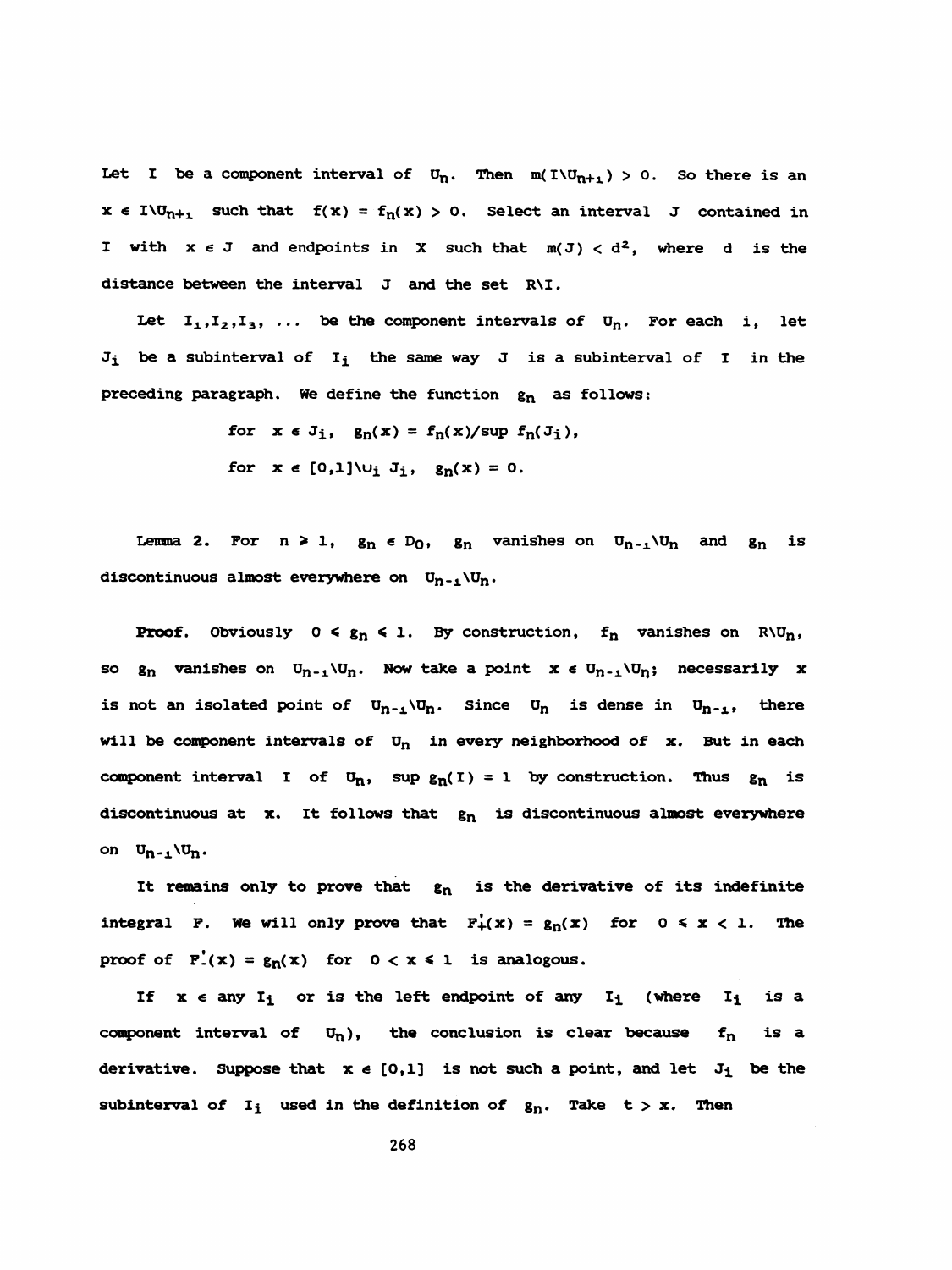$$
0 \leq F(t) - F(x) = \int_{x}^{t} g_n \leq \sum_{x} m(J_i) \leq \sum_{x} m(I_i \cap (x,t))^2
$$

where  $\Sigma_{\star}$  means sum over those i for which  $J_i$  meets the interval  $(x,t)$ . But the intervals  $I_i$  are mutually disjoint, so

$$
0 \leq F(t) - F(x) \leq \sum m(T_1 \cap (x,t))^2 \leq (t-x)^2
$$

and clearly

$$
\lim_{t \to x^+} (P(t) - P(x)) (t - x)^{-1} = 0 = P'_+(x) = g_n(x).
$$

Put

$$
h = \sum_{j=0}^{\infty} 2^{-j} (f_{2j+1} + g_{2j+1}).
$$

Then  $h \in D_0$  because the functions  $f_{z j+1}$  and  $g_{z j+1}$  are functions in  $D_0$  bounded by 0 amd 1. Let K be amy open subinterval of (0,1). Then K contains some component interval I of  $U_{2n}$  for some n. All the functions  $f_{2j+1}$  and  $g_{2j+1}$ , and h as well, vanish on  $U_{2n}U_{2n+1}$  and hence on I\U<sub>2n+1</sub>. But  $m(I\setminus U_{2n+1}) > 0$  by construction. It remains only to prove that h is discontinuous almost everywhere on (0,1).

As we just saw, h vanishes on  $U_{2n} \setminus U_{2n+1}$  for any  $n \ge 0$ . Also  $h \ge 0$  $2^{-n}g_{2n+1}$  and it follows that h must be discontinuous at any point in  $U_{2n}U_{2n+1}$  where  $g_{2n+1}$  is discontinuous. By Lemma 2,  $g_{2n+1}$  and h are discontinuous almost everyhwere on  $U_{2n}U_{2n+1}$ . On  $U_{2n+1}U_{2n+2}$  for  $n \geq 0$ , we have  $h \geq 2^{-n}f_{2n+1} = 2^{-n}f$ , and  $f > 0$  almost everywhere on  $U_{2n+1} \setminus U_{2n+2}$ . Thus  $h > 0$  almost everywhere on  $U_{2n+1} \setminus U_{2n+2}$ . But h is discontinuous at any point where h is positive because h vanishes on a dense subset of [0,1]. It follows that h is discontinuous almost everywhere on  $U_{2n+1} \setminus U_{2n+2}$ . Recall that  $m(\tau_{n=0}^{\infty} U_n) = 0$ . Pinally, h is discontinuous almost everywhere on